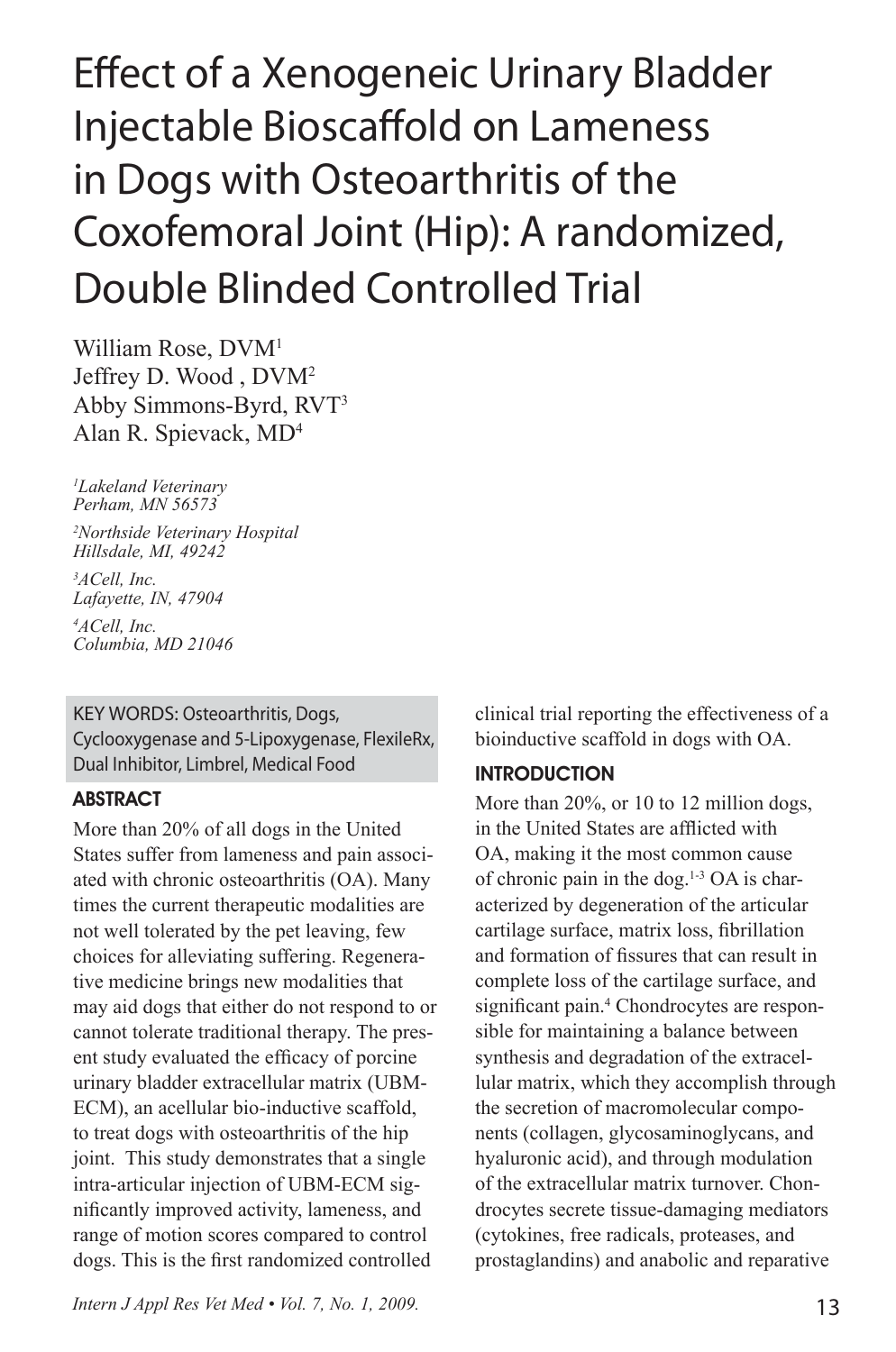substances (growth factors, and inhibitors of catabolic cytokines), as well as inhibitors of degradative enzymes.<sup>4</sup> The balance of these three processes is key in maintaining a homeostatic joint environment. In OA, there exists an overproduction of destructive and pro-inflammatory mediators relative to the inhibitors. This "negative" overproduction results in a balance in favor of catabolism rather than anabolism, leading to the progressive lysis of articular cartilage.4 Clinical signs of OA in the dog include lameness and joint pain. Affected dogs are reluctant to perform normal activities such as walking, climbing stairs, jumping, playing, and rising from a resting position.<sup>5</sup>

Non-steroidal anti-inflammatory drugs (NSAIDS) remain the current cornerstone of care, but often times dogs may not be able to tolerate this therapy, or it does not provide complete pain relief.6-10 Dogs that become refractory to current prevailing medical therapies or cannot tolerate these medications have few viable options. Surgical intervention, such as total hip replacement, is a costly option with no guarantee of success. Many owners consider euthanasia when their dog's pain cannot be controlled and/or when surgery is not a practical option.

The field of tissue engineering and regenerative medicine involves the study of the restoration of normal structure and function to damaged or missing tissues and organs, and shows promise for treating diseases such as OA.11-20, 34 Tissue engineering therapies include cell-based approaches, scaffold-based approaches, bioactive molecular approaches, or combinations of the above. In contrast to drug therapy, regenerative medical therapy, such as using extracellular matrix (ECM) as a bioscaffold for tissue reconstruction, does not rely on a single target receptor or pathway for its action. Intact ECM contains a diversity of structural proteins and associated bioactive molecules, including cytokines and growth factors that act as potent modulators of cell behavior.<sup>21</sup> The growth factors contained in ECM include epidermal growth factor, transforming growth factor beta, keratinocyte growth factor, hepatocyte growth factor, and platelet derived growth factor, among others.<sup>21</sup> Other components of ECM include collagens, proteoglycans, and glycoproteins.16

In contrast to using growth factors alone as a recently studied therapeutic approach, using ECM in its native state as a scaffold for tissue repair allows all the attendant growth factors as well as their inhibitors to be present in the locally relevant quantities that exist in nature, and in their native three-dimensional structure.<sup>21</sup> ECM exists in all tissues, yet can only been harvested for use as a scaffold from skin, urinary bladder, the submucosa of the small intestine, the pericardium, basement membrane, and a few other sources.16,21 ECM scaffolds that are harvested in a manner that allow retention of the native structure, as opposed to chemical crosslinking, promote progenitor cell infiltration, rapid scaffold degradation, and deposition of host derived neomatrix that results in tissue remodeling with minimal scar tissue formation.<sup>21</sup> Porcine-derived urinary bladder extracellular matrix (UBM- ECM) represents a resorbable bioscaffold material that has been successfully used for the repair of musculotendinous structures,<sup>22-24</sup> lower urinary tract reconstruction,<sup>25-27</sup> dura mater replacement,28,29 repair of full and partial thickness skin wounds,<sup>30</sup> and vascular and esophageal reconstruction.<sup>31-33</sup> The remodeling process in all of these applications has been remarkably similar.

ECM bioscaffolds typically degrade *in vivo* within 30-90 days and are replaced by site specific host cells that repopulate and/ or augment host tissues that are missing, injured or otherwise deficient.16,21 Initially, cellular infiltrate consisting of polymorphonuclear leukocytes and mononuclear cells occurs. By 72 hours, the cellular infiltrate is almost entirely mononuclear cells in appearance with early evidence for neovascularization. Between days 3 and 14, the number of mononuclear cells increases, vascularization increases, and there is a progressive degradation of the xenogeneic scaffold

14 *Intern J Appl Res Vet Med • Vol. 7, No. 1, 2009.*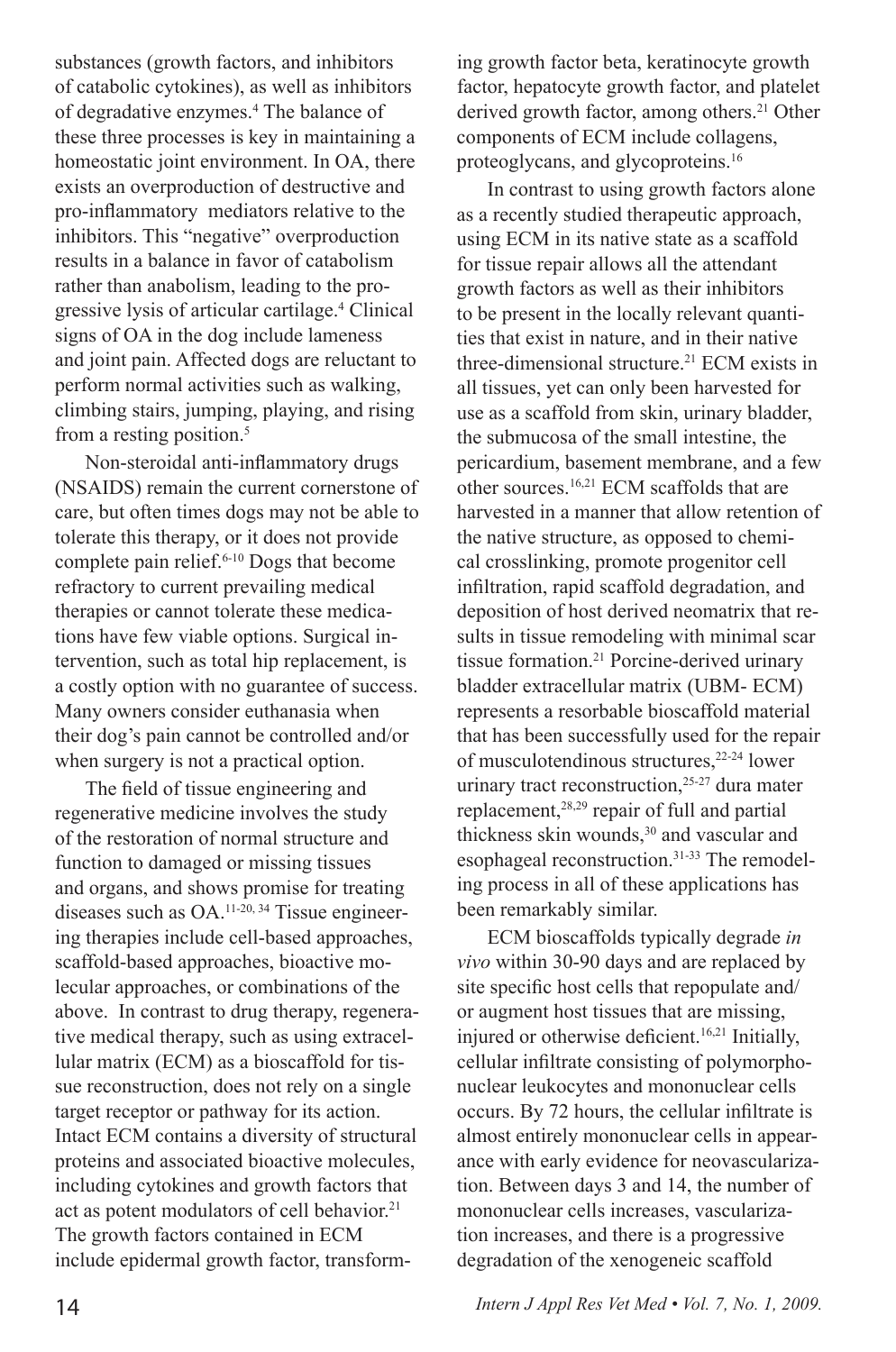with associated deposition of host derived neomatrix. Following day 14, the mononuclear cell infiltrate diminishes and there is the appearance of site specific parenchymal cells that orient along lines of stress. These parenchymal cells consist of fibroblasts, smooth muscle cells, skeletal muscle cells, and epithelial cells depending upon the site in which the scaffold has been placed.<sup>16,21</sup> Circulating, marrow derived progenitor cells participate in this remodeling process when ECM scaffolds are used.29

The acellular nature of the scaffold removes the major antigenic stimuli that would otherwise cause an adverse immune response.13 The acellular matrix appears to provide signals to the host immune system that stimulate an adaptive or accommodative response that is ideal for both wound healing and three-dimensional growth of various cell types. The end result of this process is a site specific accumulation of organized and differentiated cells that perform very similar structural and functional purposes as the native tissue.<sup>11,20</sup> Xenogeneic ECM is safe and effective in people with more than 100,000 human patients having now been implanted with a xenogeneic ECM scaffold derived from the porcine small intestine submucosa for musculoskeletal conditions.<sup>21</sup> From small animals to the large animal patients, this innovative new tissue-engineered product offers veterinarians a valuable new treatment option. The objective of the present study is to evaluate the effectiveness of a particulate form of UBM-ECM, derived from porcine urinary bladder matrix (UBM), in decreasing lameness, pain, and disability in dogs with chronic osteoarthritis-associated joint pain.

## MATERIALS AND METHODS

#### **Study Design**

Two companion animal veterinary practices in Michigan and Minnesota participated in this randomized, double-blind trial that included outpatient dogs with OA of the coxofemoral joint that was refractory to traditional therapy. Twenty dogs (10 females and 10 males), ages 3 years to 14 years, were recruited based on the diagnosis of

*Intern J Appl Res Vet Med • Vol. 7, No. 1, 2009.* 15

bilateral osteoarthritis of the hip joints with significant lameness that was non-responsive to standard medical therapy including nonsteroidal anti-inflammatory drugs (NSAIDs). Radiographs, lameness examinations, and overall physical examinations were used to confirm bilateral hip OA. All dogs exhibited lameness that manifested as one or more of the following criteria: a reluctance to walk, climb stairs, jump, play, difficulty rising from a resting position, yelping in pain when touched, undergoing a personality change, and/or resistant to touch.

Before entering the study, all dogs underwent routine clinical chemistry and hematology evaluation to ensure overall health. Dogs were excluded from the study if they had any evidence of neoplasia or other diseases process that would interfere with interpretation of the results.

The 20 dogs were randomly assigned to two groups of 10. One group was treated with an intraarticular injection (hip joints) of a suspension of particulate UBM-ECM in saline. The second group, the control group, was injected in both hip joints with the saline carrier alone. All dogs were evaluated prior to entry into study and at several posttreatment time points for lameness, range of motion (ROM), and overall health by their veterinarian. The veterinarians and the pet owners were blinded to the animal's treatment or control group status. The blinded treatment was revealed only when the owner suggested withdrawing from the study due to perceived lack of response. Owners were responsible for maintaining a record of lameness and activity following the injections.

#### **Study Blinding**

At the initiation of the study, each veterinarian received treatment packets labeled 1 to 10 that contained all study documentation, forms, and treatment material (5 packets contained the placebo treatment and 5 packets contained the UBM-ECM treatment.) for one patient. There was no difference in appearance of the treatment compared to the control doses. As an animal was enrolled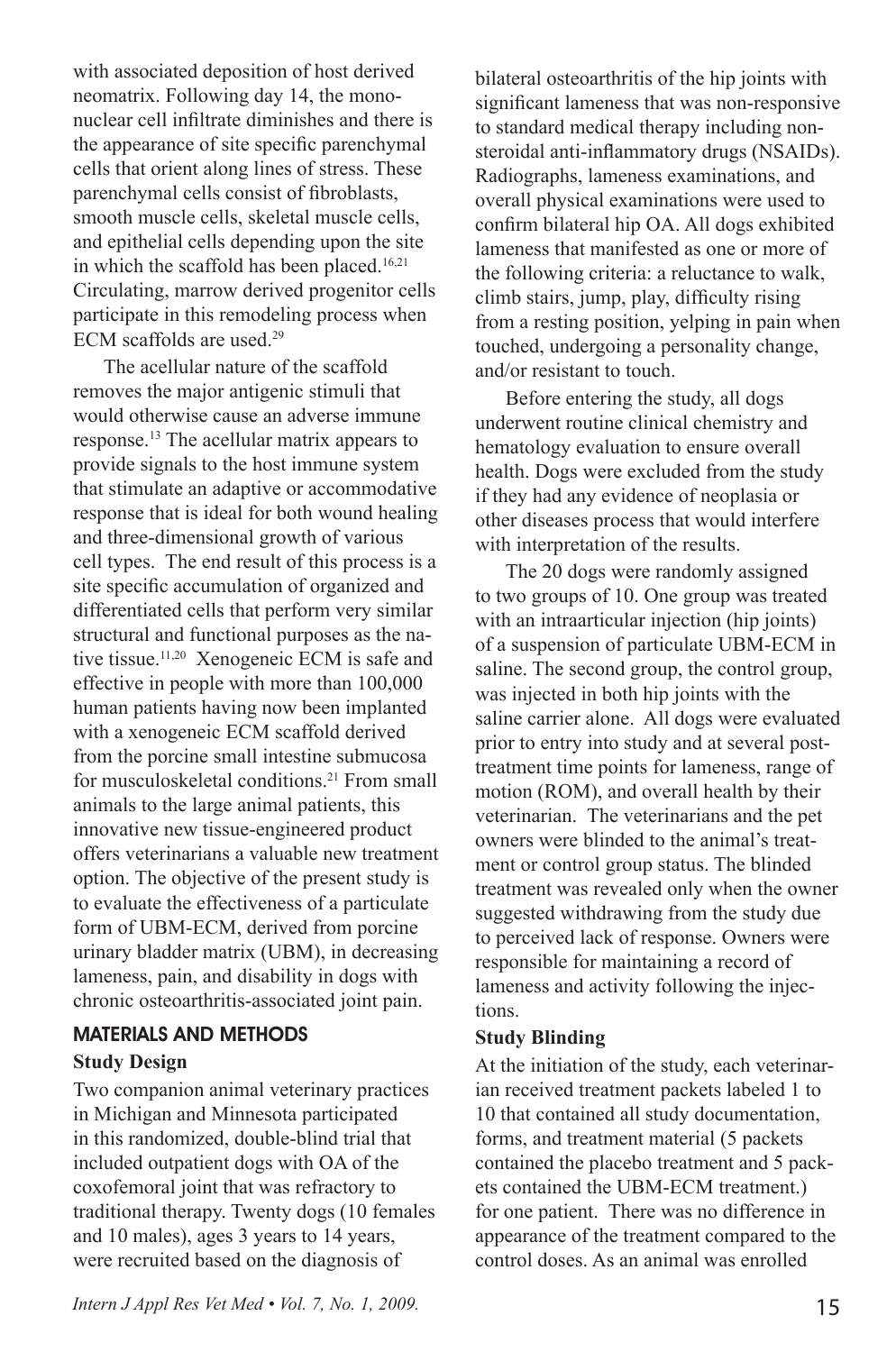into the study, a patient treatment packet was opened and the animal was treated. The veterinarian and the client were initially blinded to the treatment the animal was receiving. Blindness was broken only when the animal receiving treatment showed no improvement and the client was unsatisfied, which occurred by day 28. The animals receiving the placebo treatment were then offered the opportunity to cross over to the treatment group (UBM-ECM) and continue evaluations in the study or withdraw from the study. Four, patients initially receiving the placebo treatment did cross over and were entered into the treatment group (UBM-ECM).

## **Criteria for Entry into the Study**

All dogs must have been treated with standard of care pharmacologic methods and either been refractory to such therapy or became resistant to such therapy. The owners of each dog must have consented to the entry of their dog into the study and agreed to maintain a daily log of their pet's lameness and activity in the post-treatment period. The placement of the dogs into either the treatment or control group was random. All dogs in the study were removed entirely from any form of pharmacologic therapy at least one day prior to entry into the study.

#### **Measured Endpoints**

Four endpoints were measured in this study: lameness score, range of motion score for extension, range of motion score for flexion, and activity level at the following time points: pre treatment, 1, 7, 28, 56, 84, 112, 140, and 168 days. Veterinarians and owners assessed the dog's lameness using a numerical rating scale of 1 to 10, where 1 is no lameness, 3 less then mild lameness upon rising and starting activity, 5 mild lameness when moving, 7 moderate lameness and dog does not want to play, and 10 severe lameness with dog exhibiting high pitched cry when touched or moved. Veterinarians measured ROM with a goniometer to establish each animal's baseline flexion and extension in each hip at each time point.

Goniometer measurements were taken with the dog in standing position. The hip joint flexion and extension angles were measured by placing the goniometer where the angles formed by the line joining the lateral femoral epicondyle of the femur and the greater trochanter and a line joining the tuber sacrale and ischiadicum. The operator flexed or extended the limbs until resistance was met due to pain. The reading was taken at that point of resistance. Owners scored their dog's activity on a scale from 1 to 10 (1=no activity to 10=very active). The same veterinarian examined each dog at each time point. Radiographs of each dog's hip joints were taken at pretreatment and at the final time point.

## **Test Article**

All UBM-ECM material for injection was manufactured and supplied by ACell®, Inc. (Columbia, MD) and is sold under the trade name ACell Vet Powder. Prior to packaging, the UBM-ECM was milled into a fine particulate. The resultant particles ranged in size from  $50-250 \mu 15$  The particulate ECM was then terminally sterilized by exposure to approximately 2.3 Mrad (23kGy) of e-beam irradiation.

#### **Injection Procedure**

The suspension for injection was prepared using 100 mg of UBM-ECM particulate mixed with 1.5 ml sterile saline. A total volume of 1.5 ml (approximately 67 mg/ml) was drawn into a 3 cc syringe and set aside. Animals in the control group received only the saline injection (1.5 ml saline).

Each dog was anesthetized with tiletamine-zolazepam IV and maintained on isoflurane inhalant anesthesia following intubation. Each dog received bilateral injections. Dogs were placed in lateral recumbency while the coxofemoral joint area was aseptically prepped for the injection. A 20-gauge,  $1\frac{1}{2}$  inch needle for injection was inserted into the joint. Accurate placement of the needle was verified by the appearance of joint fluid. The syringe containing 1.5 ml total volume of UBM-ECM and saline

16 *Intern J Appl Res Vet Med • Vol. 7, No. 1, 2009.*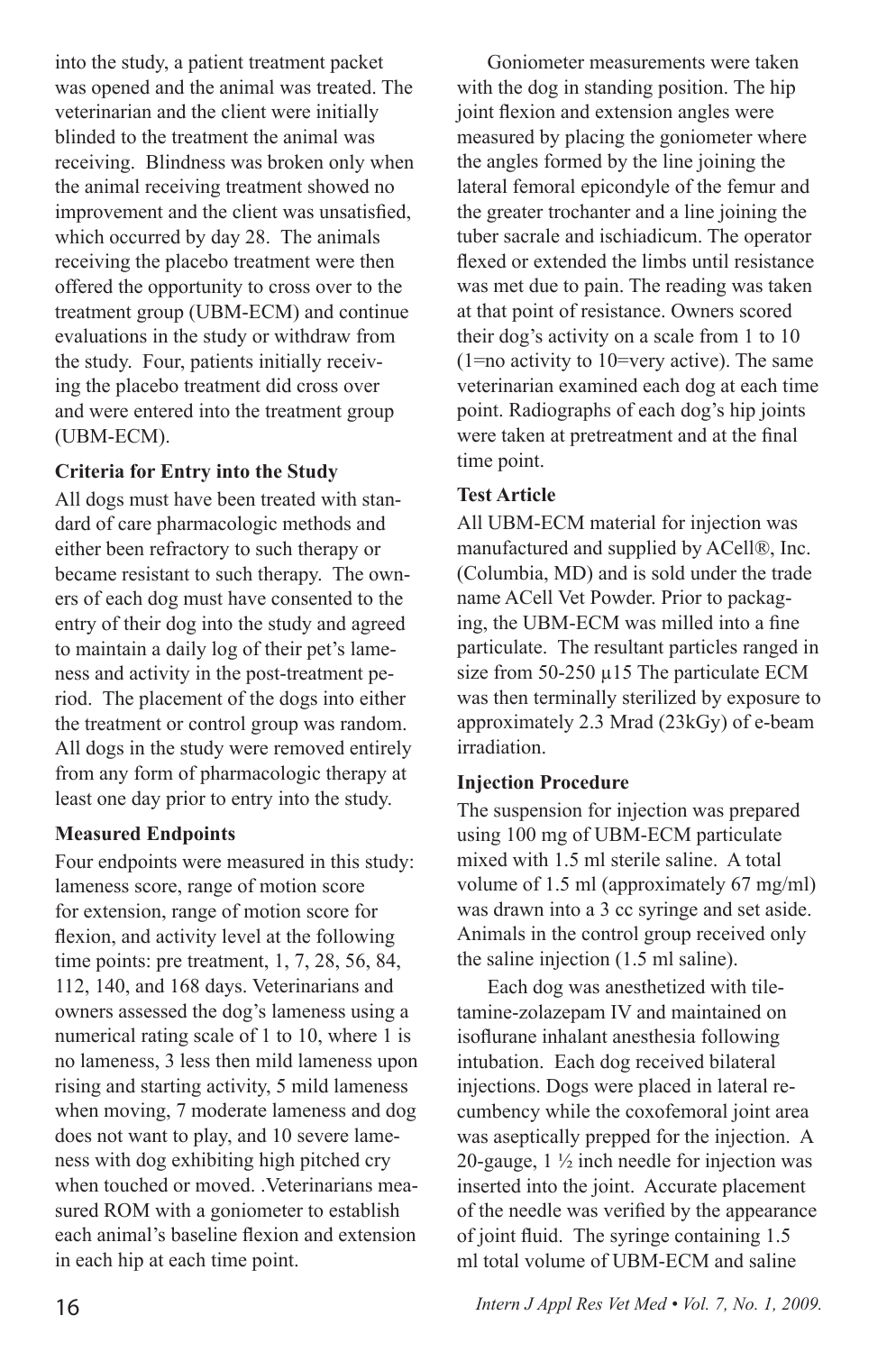was attached to the needle and the suspension was injected into the joint. The same procedure was used for the control group, using saline only. Each dog was recovered from anesthesia and sent home 4 to 6 hours post-injection.

Based on the preclinical and clinical human literature indicating safety and efficacy for UBM-ECM, the clinical investigators approved the use of this test article in this clinical study.

#### **Statistical Analysis**

The statistical significance of changes in clinical scores over time was determined by one-way repeated measures analysis of variance (ANOVA) on ranks. Comparisons of responses between groups were made by two-way ANOVA with treatment and day as grouping variables. Post hoc comparisons were made by the Tukey test. For visual comparisons (graphs) clinical data were expressed as % change from baseline in order to illustrate the magnitude of the changes over time and differences between treatment groups. All statistical computations were conducted using commercially available software (SigmaStat 3.5, Systat Software, Point Richmond, CA) at the nominal 0.05 level of significance.

#### RESULTS

Nine of the ten dogs initially treated with UBM-ECM completed the study through day 168. In the 10 control dogs, owners suggested withdrawal due to perceived lack of response or unrelated health issues (1 case of cancer) at the post- treatment evaluations at day 28 in 6 dogs, day 56 in 3 dogs, and day 84 in 1 dog. Thus only 1 control dog completed the entire 168 days, showing no improvement, and 5 control dogs completed day 56 (see Table 1). Four of the control dogs were crossed over to the UBM-ECM group and subsequently treated with the UBM-ECM bioscaffold suspension, with the concurrence of the owners. Both the test article and the saline control were well tolerated by the dogs with no adverse reactions. No radiographic changes were noted from

*Intern J Appl Res Vet Med • Vol. 7, No. 1, 2009.* 17

pretreatment and post treatment time points.

#### **Veterinary and Owner Evaluations**

Overall, all treated dogs improved compared to only 1 control dog. Four control dogs that originally demonstrated no improvement by Day 28 were crossed over and then treated with UBM-ECM, improved for the next 28 days. There were no significant differences at baseline between the test and control groups with regard to veterinarian or owner scores. Examination scores for activity, lameness, extension ROM, but not flexion ROM, improved significantly over time in the UBM-ECM treated group  $(p < 0.001)$ after treatment, but not in the placebo group  $(p > 0.05)$  (Table 1). Control animals that received saline only did not significantly improve over time in any category. The 4 control dogs that were crossed over and treated with UBM-ECM improved relative to the same parameters in the same dogs during the control period for the categories of activity  $(p=0.013)$  and lameness $(p=0.03)$ , and hip extension ( $p=0.055$ , ns), but not flexion ( $p$ )  $\gg$  0.05)) (Table 2). The improvement in clinical scores was statistically significantly greater (p<0.05) in the UBM-ECM treated group than in controls at all post treatment evaluation times through Day 56 for activity, lameness, and ROM for extension, but not for flexion (See Figures 1-3). The duration of effect in this study was at least 168 days (see Figure 4).

#### **Participant Survey**

At the end of the study, the dog owners in the original treatment group (blinded) and the crossover group (unblinded) were asked to complete a participant's survey. In response to the question of how effective was the treatment in improving your dog's joint condition, of the 10 original treatment group owners (still blinded) and the 4 owners of dogs that crossed over (now unblinded),1 participating in the UBM-ECM group, 3/1. Owners indicated the treatment was *effective* and 11/14 owners indicated the treatment was *very effective*. In the saline only control group, 1 out of 10 owners that finished the study indicated the treatment was effective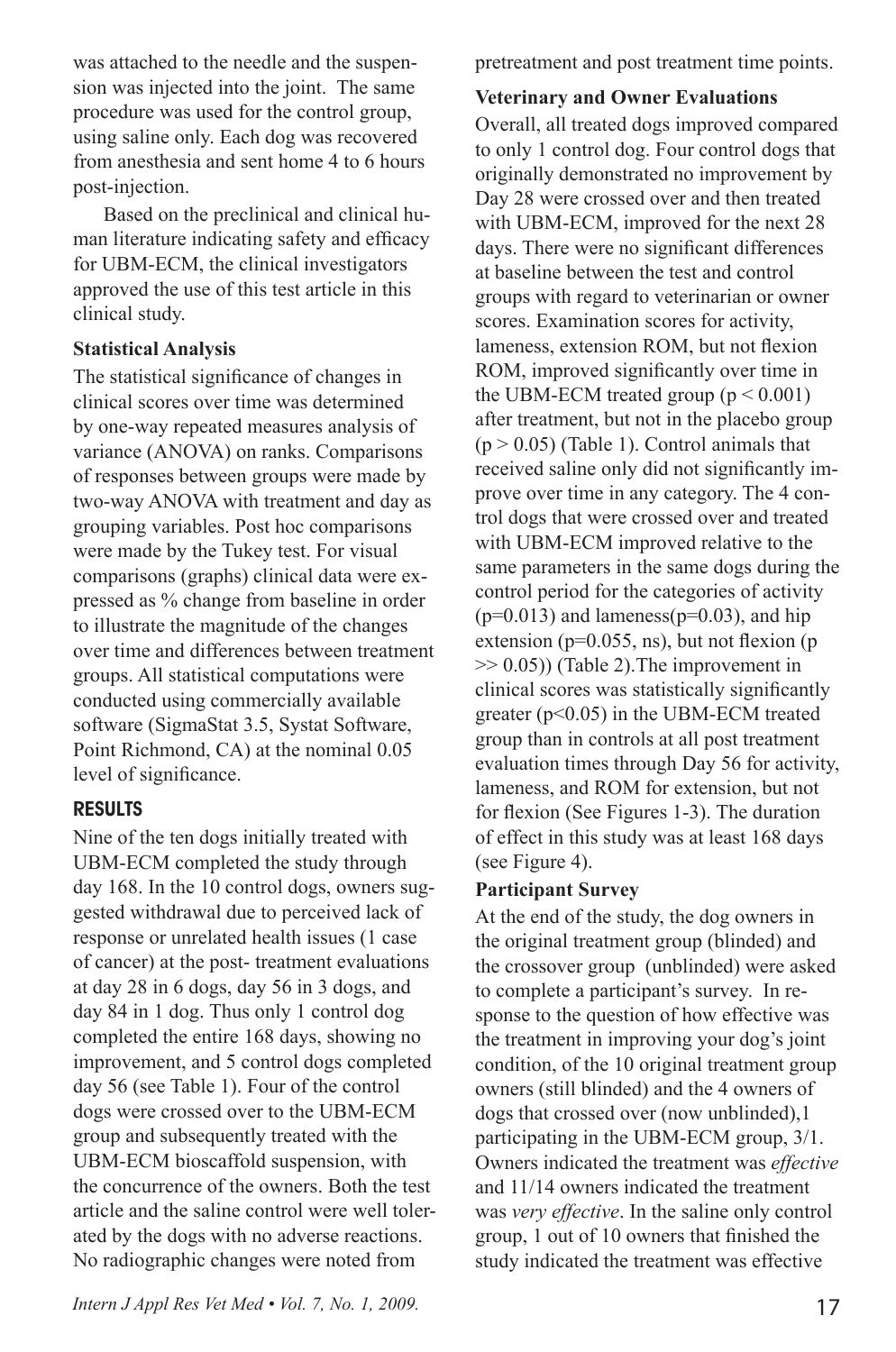Table 1: UBM-ECM therapy improves activity, lameness, and range of motion scores in dogs with bilateral hip OA [mean  $\pm$  sem (n)].

All dogs, all times

|         | Activity score, 1-10 |         |                    | Lameness/pain score, 1-10 |                    | <b>Hip flexion, degrees</b> |                     | <b>Hip extension, degrees</b>             |                      |
|---------|----------------------|---------|--------------------|---------------------------|--------------------|-----------------------------|---------------------|-------------------------------------------|----------------------|
| Day     | UBM-ECM              |         | Control            | <b>UBM-ECM</b>            | Control            | <b>UBM-ECM</b>              | Control             | <b>UBM-ECM</b>                            | Control              |
|         | $5.2 \pm 0.5$        |         | $3.9 \pm 0.4$ (10) | $5.6 \pm 0.5$             | $5.6 \pm 0.5$ (10) | $45.9 \pm 3.7$ (10)         | $39.3 \pm 3.0$ (10) | $125.6 \pm 2.6$ (10)                      | $130.8 \pm 2.0$ (10) |
|         | $5.9 \pm 0.4$        | 19 O Ir | $4.0 \pm 0.4$ (10) | $4.0 \pm 0.5$<br>(10)     | $5.2 \pm 0.4$ (10) | $45.8 \pm 2.9$ (10)         | $38.4 \pm 3.3$ (10) | $137.8 \pm 1.7$ (10) $129.3 \pm 2.0$ (10) |                      |
| 28      | $6.6 \pm 0.5$        | (10)    | $4.1 \pm 0.7$ (10) | $3.2 \pm 0.5$<br>(10)     | $5.1 \pm 0.5$ (10) | $45.3 \pm 2.9$ (10)         | $38.8 \pm 3.1$ (10) | $145.8 \pm 2.8$ (10) $136.5 \pm 4.3$ (10) |                      |
| 56      | $7.6 \pm 0.5$        | (10)    | $4.7 \pm 1.0$ (5)  | $2.7 \pm 0.4$<br>(10)     | $5.5 \pm 0.8$ (5)  | $45.5 \pm 2.9$ (10)         | $37.2 \pm 4.2$ (5)  | $147.3 \pm 2.7$ (10) $138.8 \pm 6.9$ (5)  |                      |
| 84      | $8.0 \pm 0.4$ (9)    |         |                    | $2.6 \pm 0.4$ (9)         |                    | $47.9 \pm 3.0$ (9)          |                     | $150.4 \pm 2.7$ (9)                       |                      |
| 112     | $8.2 \pm 0.4$ (6)    |         |                    | $2.2 \pm 0.3$ (6)         |                    | $45.0 \pm 2.3$ (6)          |                     | $151.8 \pm 2.8$ (6)                       |                      |
| 140     | $7.9 \pm 0.5$        | (4)     |                    | $2.5 \pm 0.3$ (4)         |                    | $43.0 \pm 2.8$ (4)          |                     | $151.5 \pm 3.0$ (4)                       |                      |
| 168     | $7.7 \pm 0.5$ (9)    |         |                    | $2.7 \pm 0.3$ (9)         |                    | $41.8 \pm 3.0$ (9)          |                     | $148.7 \pm 3.3$ (9)                       |                      |
| P value | $p < 0.001$ *        |         | ns**               | $p < 0.001$ *             | $ns**$             | not significant             | $ns**$              | $0 < 0.001***$                            | ns**                 |

\*Repeated measures analysis of variance (ANOVA) on ranks

\*\* ns = not significant  $(p>0.05)$ 

\*\*\*Repeated measures analysis of variance (ANOVA)

Table 2: UBM-ECM therapy improves activity lameness, and range of motion scores in original control dogs crossed over and treated (mean  $+$  sem,  $n=4$ )

Crossover dogs, n=4

|             | Activity score, 1-10 |                 | Lameness/pain score, 1-10 Hip flexion, degrees |               |                 |                | <b>Hip extension, degrees</b> |                 |
|-------------|----------------------|-----------------|------------------------------------------------|---------------|-----------------|----------------|-------------------------------|-----------------|
| Day         | <b>UBM-ECM</b>       | Control         | <b>UBM-ECM</b>                                 | Control       | <b>UBM-ECM</b>  | Control        | <b>UBM-ECM</b>                | Control         |
|             | $3.5 \pm 0.5$        | $3.5 +$<br>0.5  | $48 \pm 0.3$                                   | $4.8 \pm 0.3$ | $42.5 \pm 4.3$  | $42.5 \pm 4.3$ | $129.8 \pm 1.4$               | $129.8 \pm 1.4$ |
|             | $5.3 \pm 0.1$        | $3.3 \pm 0.629$ | $3.5 \pm 0.9$                                  | $4.8 \pm 0.3$ | $44.1 \pm 3.8$  | $40.3 \pm 5.9$ | $137.0 \pm 4.8$               | $128.5 \pm 1.5$ |
| 28          | $6.8 \pm 0.5$        | $3.3 \pm 0.629$ | $23 \pm 13$                                    | $4.8 \pm 0.3$ | $43.5 \pm 2.5$  | $41.3 \pm 5.1$ | $154.4 \pm 7.3$               | $132.4 \pm 0.7$ |
| Difference" | $p = 0.013$          |                 | $0 - 0.033$                                    |               | not significant |                | p=0.055(ns)                   |                 |

\*Two-way repeated measures analysis of variance (ANOVA)

Figure 1: Percent improvement in activity in UBM-ECM- treated and control dogs. Treated dogs significantly improved relative to control dogs.



18 *Intern J Appl Res Vet Med • Vol. 7, No. 1, 2009.*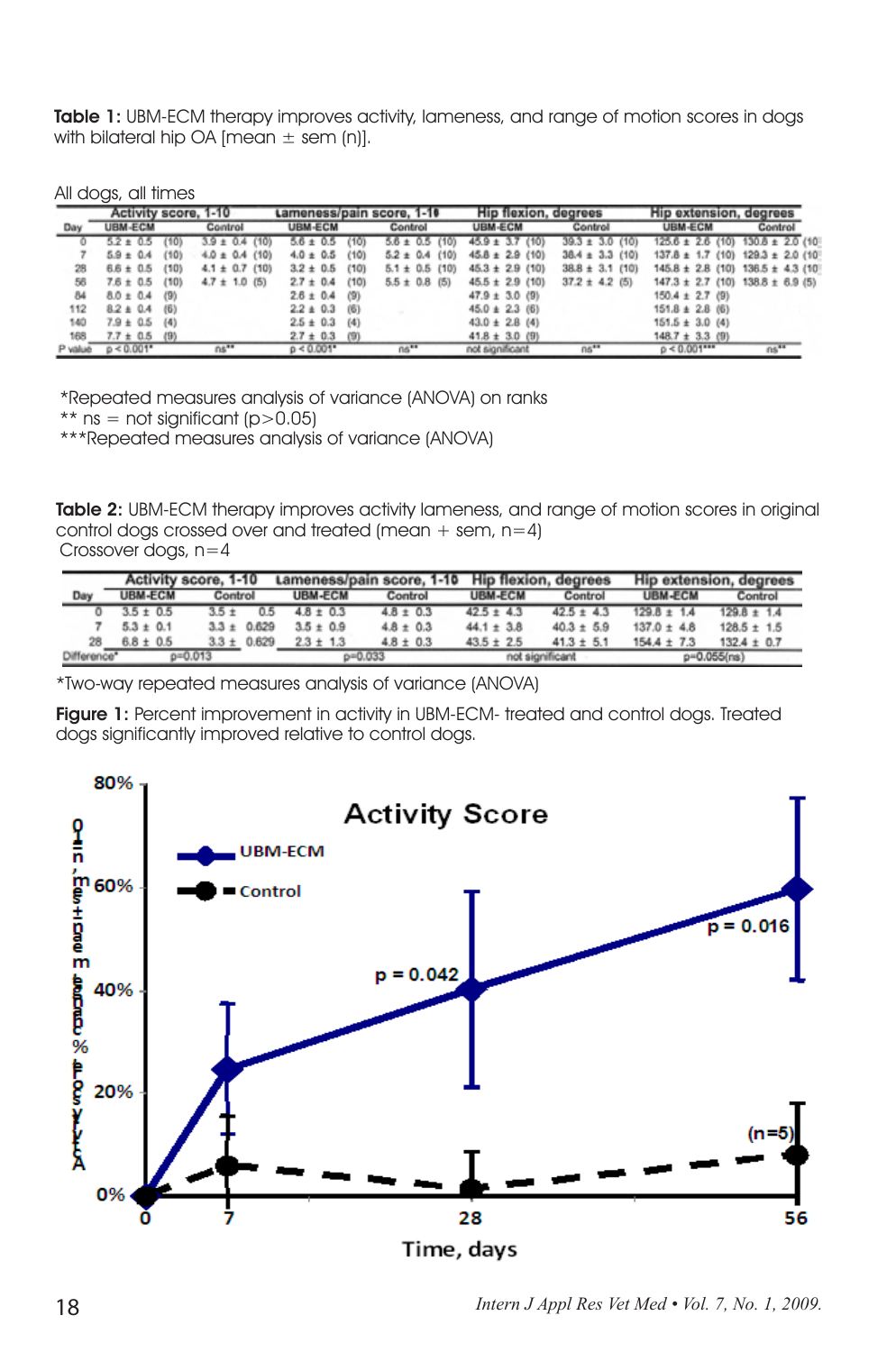Figure 2: Percent improvement in lameness in UBM-ECM- treated and control dogs. Treated dogs significantly improved relative to control dogs*.*



Figure 3: Percent improvement in range of motion (extension) in UBM-ECM- treated and control dogs. Treated dogs significantly improved relative to control dogs.



*Intern J Appl Res Vet Med • Vol. 7, No. 1, 2009.* 19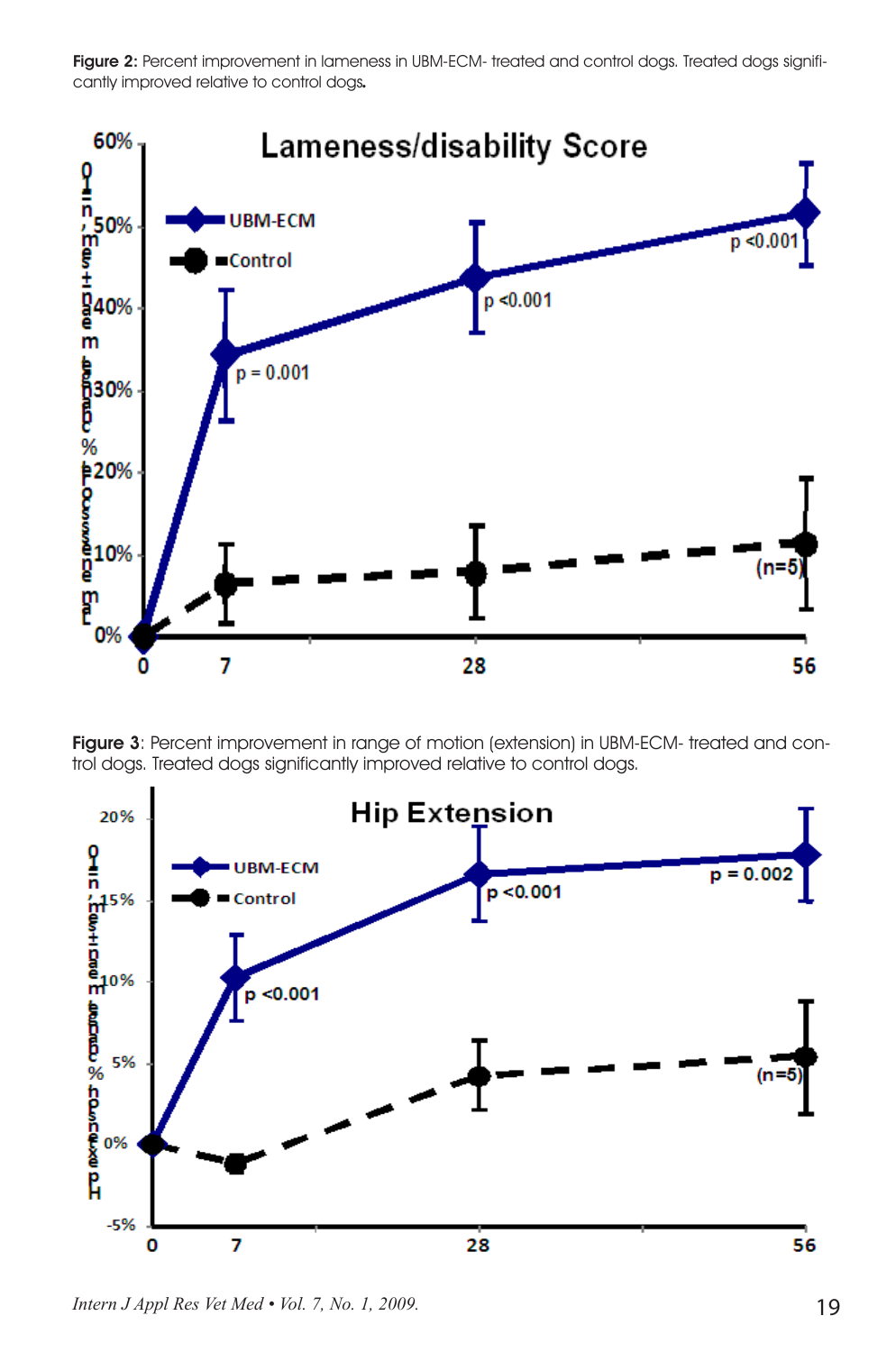**Figure 4:** Percent improvement and duration of effect in activity, pain (lameness), range of motion-extension, and range of motion-flexion in UBM-ECM- treated dogs. Treated dogs improved in all categories except flexion with duration of effect of at least 168 days. Control dogs remained without significant improvement over time.



and no owners indicated the treatment was very effective.

In response to the question of did the effect of the UBM-ECM product on your dog's joint condition improve its overall quality of life as assessed by the dog's activity, mobility, and attitude, 14 out of 14 owners participating in the UBM-ECM group indicated the treatment did improve their animal's quality of life.

#### **DISCUSSION**

Many dogs continue to suffer with chronic pain associated with OA as they either cannot tolerate traditional NSAID therapy or they become refractory to therapy. Regenerative medicine options, such as UBM, offer an additional treatment regime that may be effective for OA. The present study evaluated the efficacy of an UBM-ECM Bioscaffold-based approach for the treatment of chronic refractory OA in the hip

joint in the dog. Results of this doubleblind, placebo-controlled study demonstrate that UBM-ECM therapy resulted in improved activity levels, lameness, and range of motion in dogs over time and relative to control animals.

The current study design employs a subjective numerical rating scale to assess degree of lameness by veterinarians. Quinn and colleagues recently demonstrated that subjective scoring scales are not a replacement for force plate analysis.<sup>34</sup> However, subjective scoring systems are useful in clinical settings such as the multicenter setting of this trial, where a forceplate device is impractical. The blinded nature of the study during the first 28 days helps to ensure that bias is negligible.

Although the design of this study does not elucidate the mechanism(s) by which UBM-ECM exerts its effects, it was presumed that it acts as a bioscaffold, encourag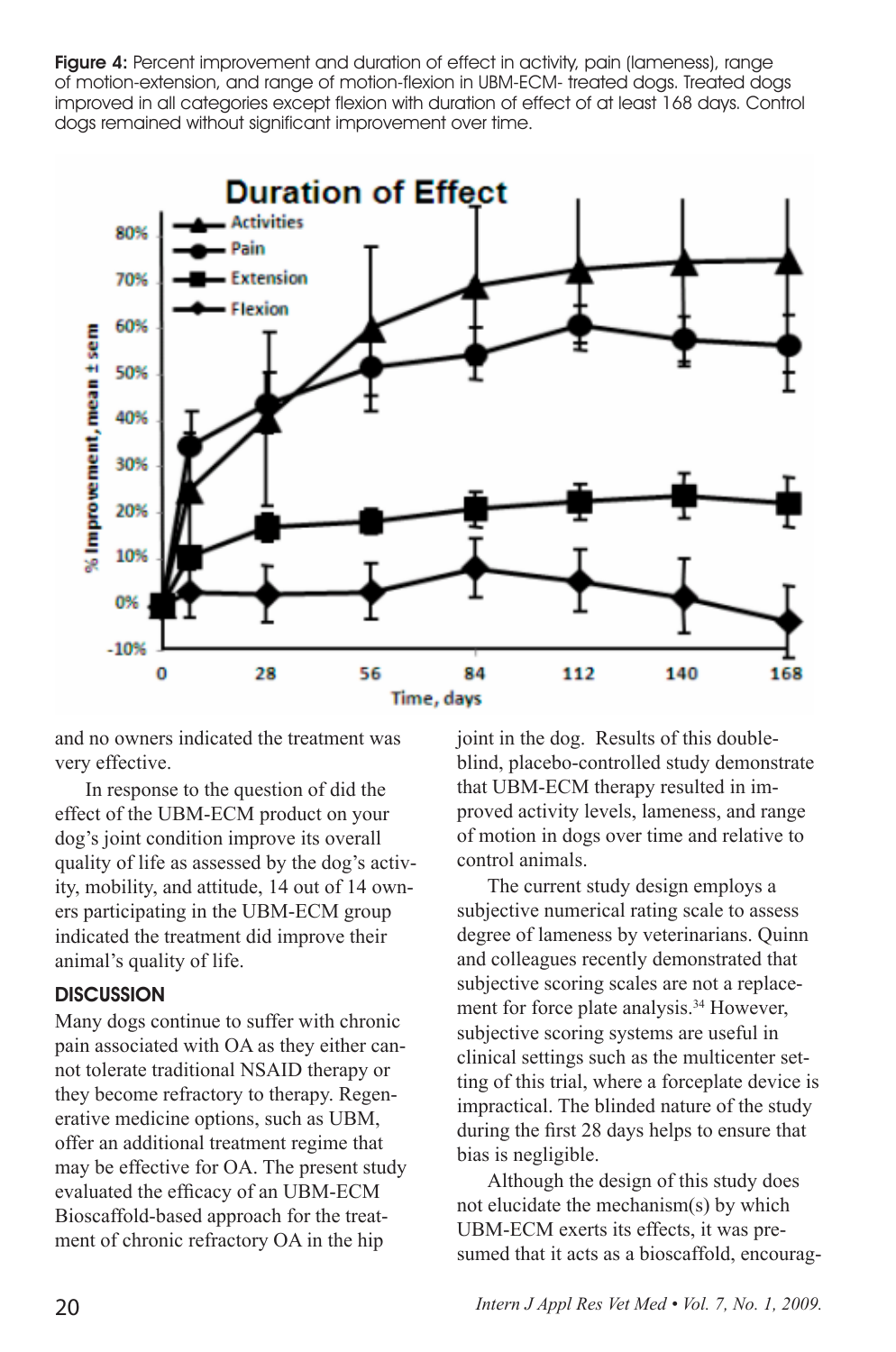ing appropriate regenerative cells to colonize or that the product provided necessary cytokines that may have decreased inflammation. As with many emerging regenerative medicine therapeutics, the molecular mechanisms underlying the clinical efficacy demonstrated in this and other studies have yet to be determined. However, in theory, the scaffold may provide a means for new collagen formation and that the growth factors present in the bioscaffold contribute to both the normal articular milieu and to new cartilage formation. For example, preclinical studies using a dog model of medial meniscal resection demonstrated a rapid and complete replacement of the ECM bioscaffold by virtually normal meniscal cartilage within 3 to 6 weeks and so demonstrates the principal of site-specific tissue reconstruction with an ECM bioscaffold.<sup>35</sup>

However, in the current study, treated dogs demonstrated improvement as early as 7 days, a time point that would appear too early for new cartilage formation. Therefore, it seems more likely that, as with mesenchymal stem cells, the cytokines contained in the ECM may have an anti-inflammatory effect that may also be aiding in decreasing lameness in dogs with OA of the hip joint. Additional mechanistic studies are necessary to more fully understand the reason for the clinical efficacy seen in this study.

A few limitations of the study are noted. Although sample size was small, significance was reached in treated dogs by day 28 indicating that the positive effects were unlikely due to chance. Also, while control dogs in the blinded portion of the study participated for only 56 days out of the 168 days, when 4 of these dogs were crossed over and were treated, they improved similarly to the treated dogs, suggesting that their improvement was likely due to the UBM-ECM. Therefore, despite the small sample size, there is still good indication that UBM-ECM is responsible for the clinical improvement in these dogs. Histologic evaluation of the remodeling joint would add insight into the mechanism of UBM-ECM. However, studying a naturally

*Intern J Appl Res Vet Med • Vol. 7, No. 1, 2009.* 21

occurring condition such as lameness from chronic OA in client-owned pets often precludes the type of comprehensive diagnostic testing and follow-up that would be desirable in a controlled study using experimental animals. Despite the limitations, the results support the hypothesis that UBM-ECM, a naturally derived, non-crosslinked bioscaffolds, improves clinical signs of chronic OA in the hip joints of dogs

The advantages of using UBM-ECM for dogs with OA of the hips include decreased lameness, demonstrated long-term duration of effect, and the outpatient nature of the procedure. Decreasing lameness provides a better quality of life for the dog. Additional studies are needed to determine if the treatment effects remain beyond 168 days. The results of the present study suggest that at least four to five months is a reasonable expectation for duration of effect. Larger study groups and greater experience with dogs affected by joint disease will be required to address the full potential of this treatment option.

#### **CONCLUSION**

The current study demonstrates that dogs with chronic OA of the hip joints that are treated by intraarticular injection with the xenogeneic urinary bladder extracellular matrix bioscaffold have significant improvement in activity levels, lameness, and range of motion with at least a 5-month duration of effect. This regenerative medicine therapeutic option provides a new tool for veterinarians in treating OA in dogs.

#### ACKNOWLEDGEMENTS

We the authors gratefully thank Dr. Dan Gingerich for his statistical analysis (Turtle Creek Biomedical Consulting in Lebanon, Ohio) and Dr. Linda Black for her assistance with editing the manuscript (Black Horse Enterprises, Inc., Scientific & Biomedical Consulting).

#### REFERENCES

1.Hedhammar A, Olsson SE, Andersson SA, et al. Canine hip dysplasia: study of heritability in 401 litters of German Shepherd dogs. *J Am Vet Med Assoc* 174:1012- 1016, 1979.